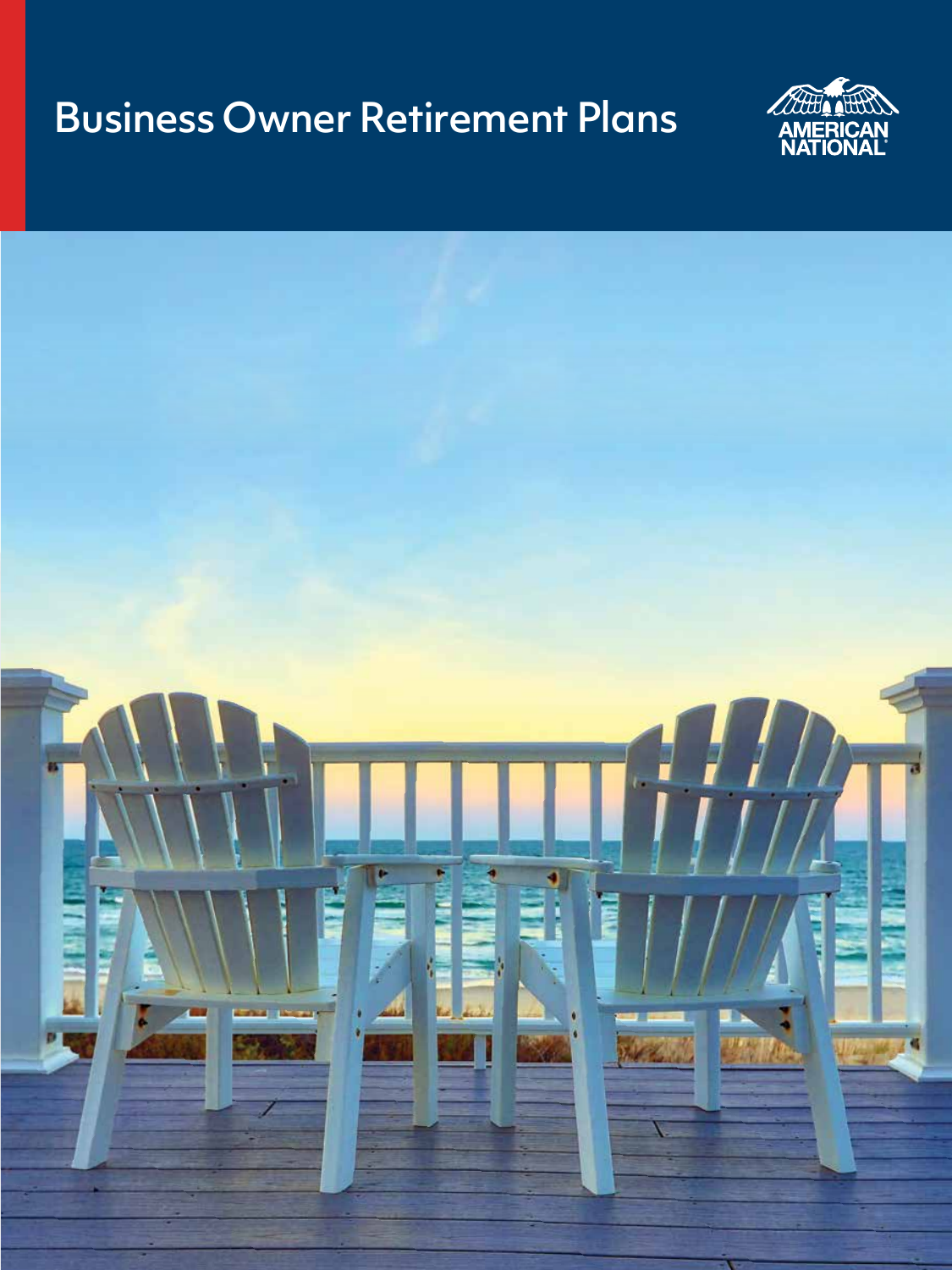## What is Your Ultimate Financial Goal?

If you are a successful business owner seeking a retirement funding opportunity, or evaluating your existing retirement plan, your likely ultimate financial goal is to...

### **Accumulate, Preserve, and Transfer Wealth**

You've worked hard to achieve your successful financial standing. Now you are ready to reap the rewards of that financial success with a thoughtful, carefully planned strategy to help you achieve your financial goal.

**82%**

But just how do you do that, and is there a way to combine achieving your financial goals with reducing your current taxes?

**82% of American workers do not feel very confident that they will be able to retire comfortably.<sup>1</sup>**

**Could your business benefit from a customized business owned retirement plan?**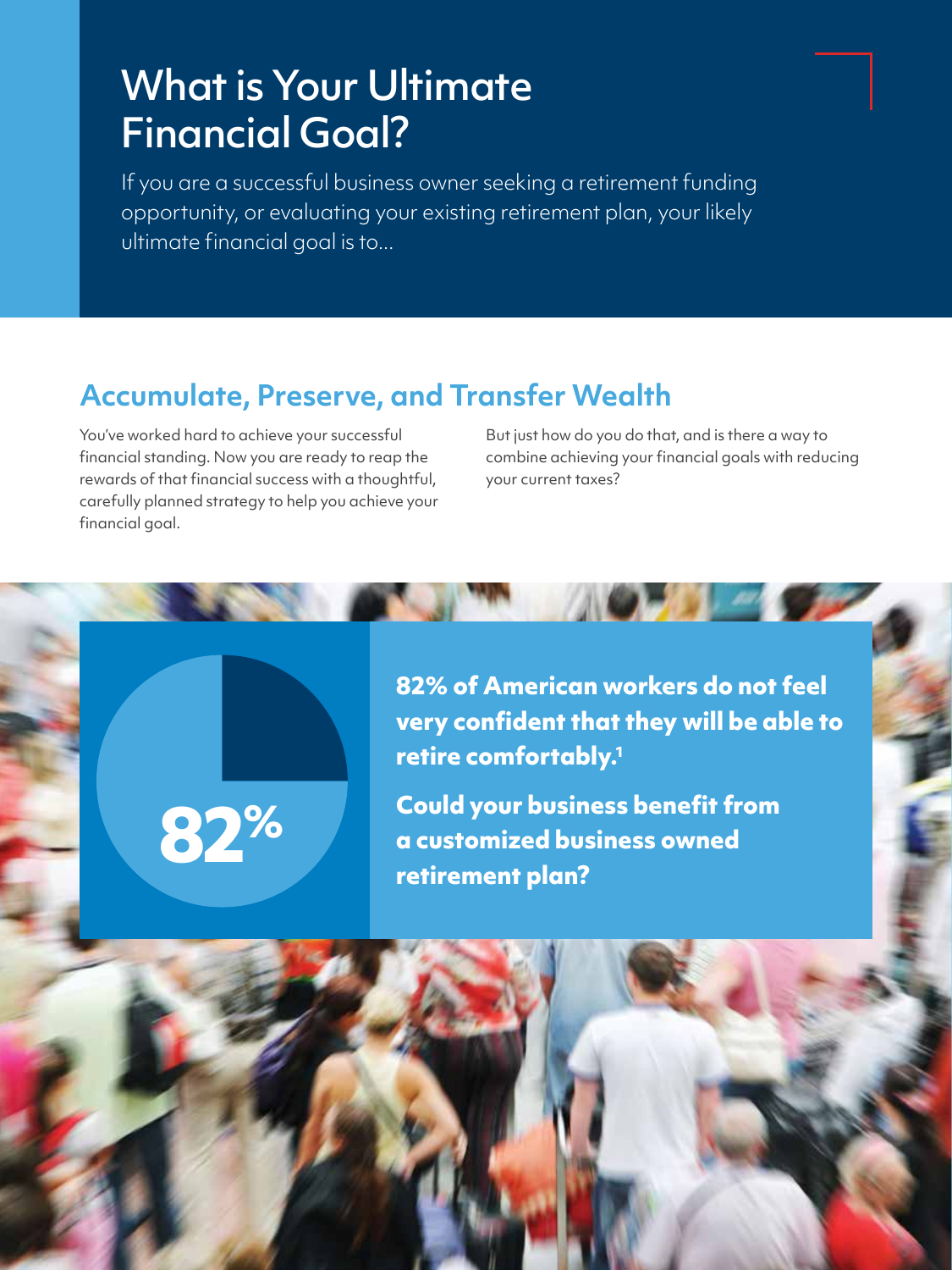### **The Challenge**

The challenge for you, as a small business owner, is to determine what is the most beneficial way to build your assets, both from an accumulation and a tax-savings viewpoint, so that they will be available to help you achieve your retirement goals.

A pension plan designed specifically for your business may be the solution.

### **The Choices**

American National offers a variety of plans to structure a retirement program to fit your needs, including:

- 412 (e)(3) Defined Benefit Plans
- Traditional Defined Benefit Plans
- New Comparability Profit Sharing Plans
- 401(k) Plans (including Safe Harbor plans)
- **And more!**

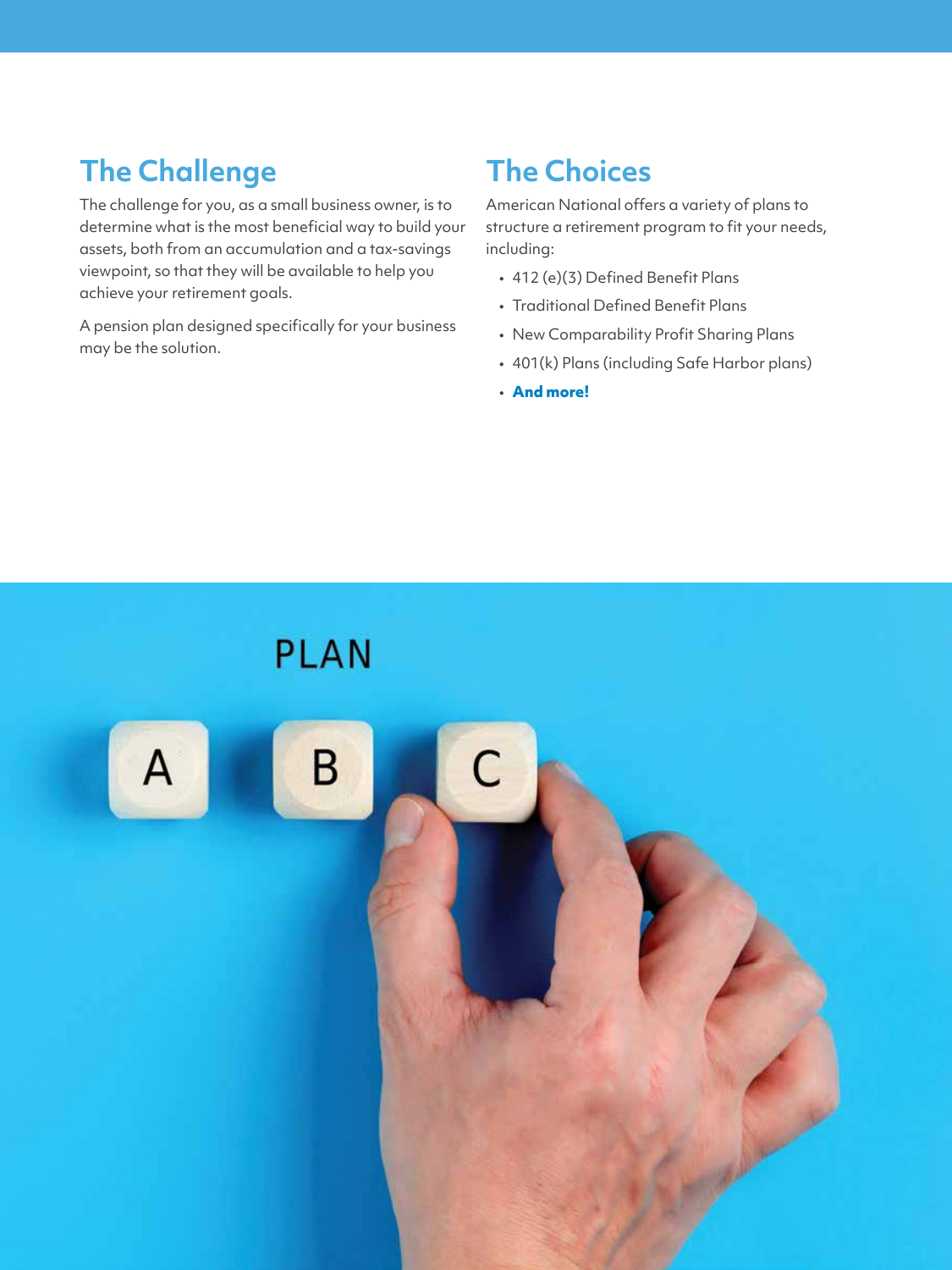

#### **And More**

Once you have chosen the type of plan, you can choose the plan features that meet your specific requirements. These features include, but are not limited to:

- Eligibility requirements
- Vesting schedules
- Loan provisions

Innovative designs can be structured for either a new retirement program or a takeover of an existing plan. To complement this plan design package, American National offers a full administrative package, customer focused service, technology support, and a wide range of funding options.

#### **Does Your Business Need Additional Tax Deductions?**

- Is it costing you money NOT having a retirement plan?
- Does your business have all the tax deductions it needs?
- Do you have all the retirement income you need?
- Are you looking for a way to attract and keep employees?

#### **Already Have a Retirement Plan?**

- Is it the right plan for your needs?
- Are you satisfied with the fees and administration?
- Do you have a large selection of investment options?
- Are you satisfied with the return?
- Has your plan been reviewed after the recent tax law changes liberalizing the rules for business owners and senior executives?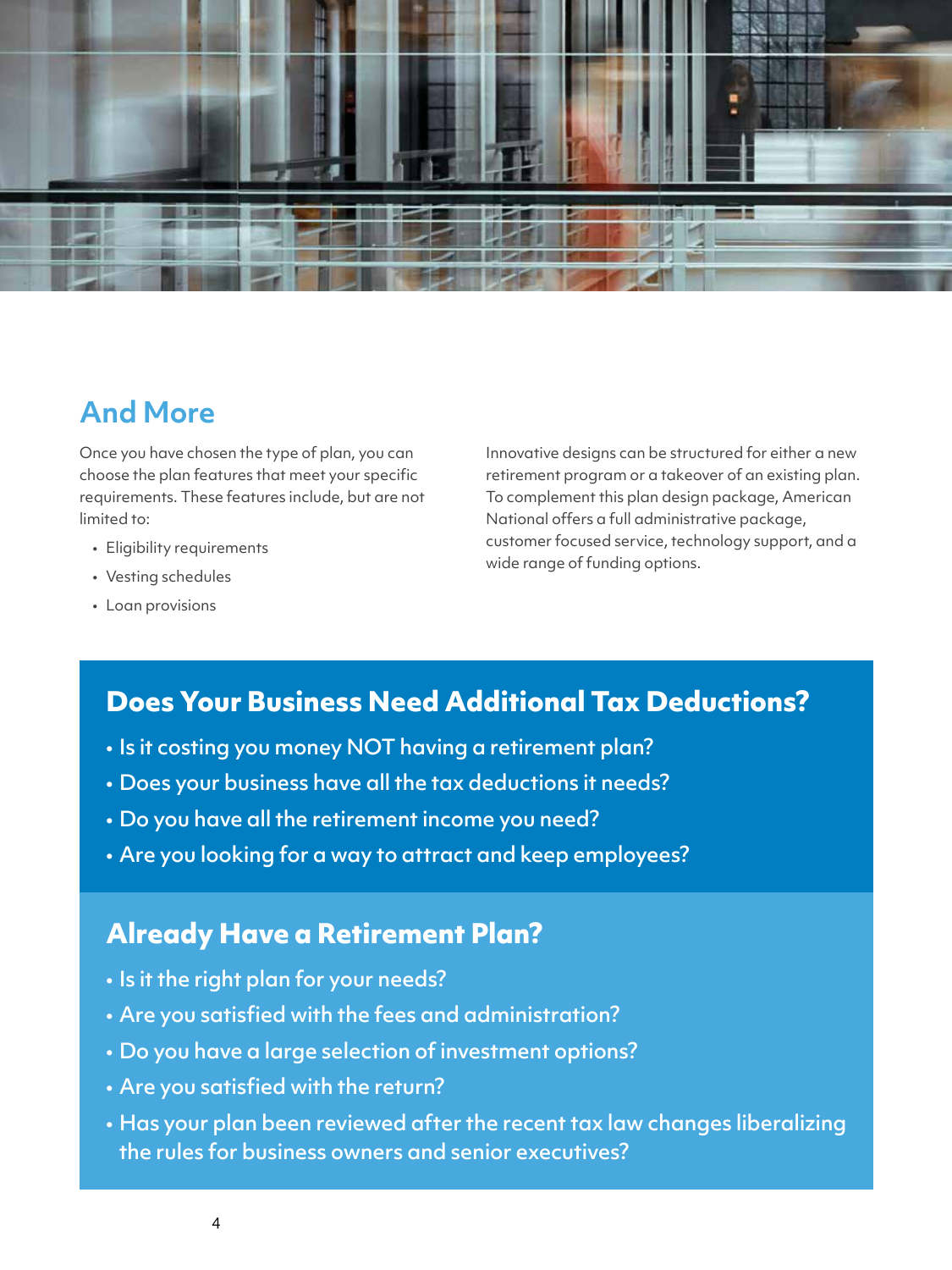

# 412(e)(3) Defined Benefit Plan<sup>2</sup>

A good candidate for this plan design is a business owner with few employees (or none) who is earning a very high income.

This plan design allows the largest possible deductions for the business owner, and it liberates owners from the contribution limitations of 401(k) and profit sharing plans.

There is little flexibility in the contribution level each year. All benefits must be guaranteed by an insurance company so all assets must be in insurance company life insurance and annuity contracts. The benefits provided are dependent upon minimum premium requirements and the claims paying ability of the issuer.

| <b>Maximum First Year Deductions Available at Selected Ages</b> |                     |                                              |  |  |  |  |
|-----------------------------------------------------------------|---------------------|----------------------------------------------|--|--|--|--|
| <b>Age</b>                                                      | <b>Annuity Only</b> | <b>Maximum Life Insurance</b><br>and Annuity |  |  |  |  |
| 45                                                              | \$158,376           | \$161,150                                    |  |  |  |  |
| 50                                                              | \$230,155           | \$240,737                                    |  |  |  |  |
| 55                                                              | \$238,209           | \$306,934                                    |  |  |  |  |

Note: The contributions above are based upon maximums for 2020, based on the guaranteed annuity purchase rates, the guaranteed insurance cash values, and the guaranteed annuity accumulation rates of American National Insurance Company 412(e)(3) qualified life insurance and annuity products. The numbers also assume the business owner at the selected ages has earnings of at least \$270,000 and the assumed retirement age is 62.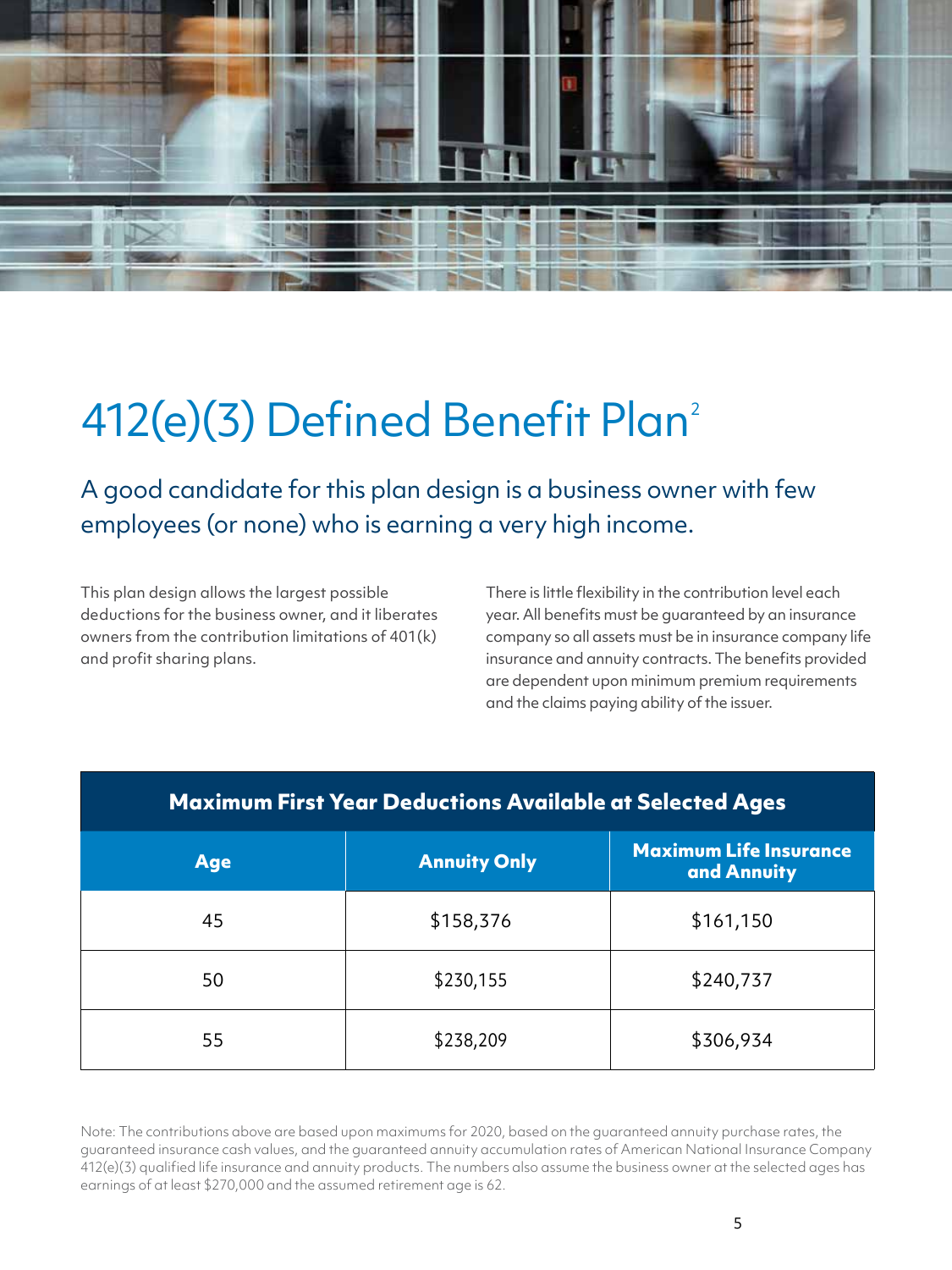# New Comparability Profit Sharing Plans

#### The plan works best when the business owner is older than most of the other employees.

These plans allow for the largest possible share of the company's contribution to be allocated to the owner and/or key employees. There is flexibility in the contribution level since it is a profit sharing plan and the contribution each year is discretionary.

Below is a hypothetical comparison illustrating the power of a New Comparability Plan. Note how the owner's allocation has increased from \$36,654 to \$58,000. **That is a 57% increase to the owner with no increase in the contribution from the business!**

#### **Increase the owner's share with no increase in contribution from the business.**



|                      | Age | <b>Salary</b> | <b>Traditional</b><br><b>Profit</b><br><b>Sharing</b><br><b>Allocation</b> | <b>Percent of</b><br><b>Salary</b> | <b>New</b><br><b>Comparability</b><br><b>Profit Sharing</b><br><b>Allocation</b> | <b>Percent of</b><br><b>Salary</b> |
|----------------------|-----|---------------|----------------------------------------------------------------------------|------------------------------------|----------------------------------------------------------------------------------|------------------------------------|
| Owner                | 60  | \$165,000     | \$36,6543                                                                  | 22%                                | \$58,000                                                                         | 35%                                |
| Employee             | 51  | \$38,000      | \$8,442                                                                    | 22%                                | \$1,900                                                                          | 3%                                 |
| Employee             | 42  | \$32,000      | \$7,108                                                                    | 22%                                | \$1,600                                                                          | 3%                                 |
| Employee             | 29  | \$28,000      | \$6,220                                                                    | 22%                                | \$1,400                                                                          | 2%                                 |
| Employee             | 26  | \$26,000      | \$5,776                                                                    | 22%                                | \$1,300                                                                          | 2%                                 |
|                      |     | \$289,000     | \$64,200                                                                   |                                    | \$64,200                                                                         |                                    |
| <b>Owner's Share</b> |     |               | (57%)                                                                      |                                    | (90%)                                                                            |                                    |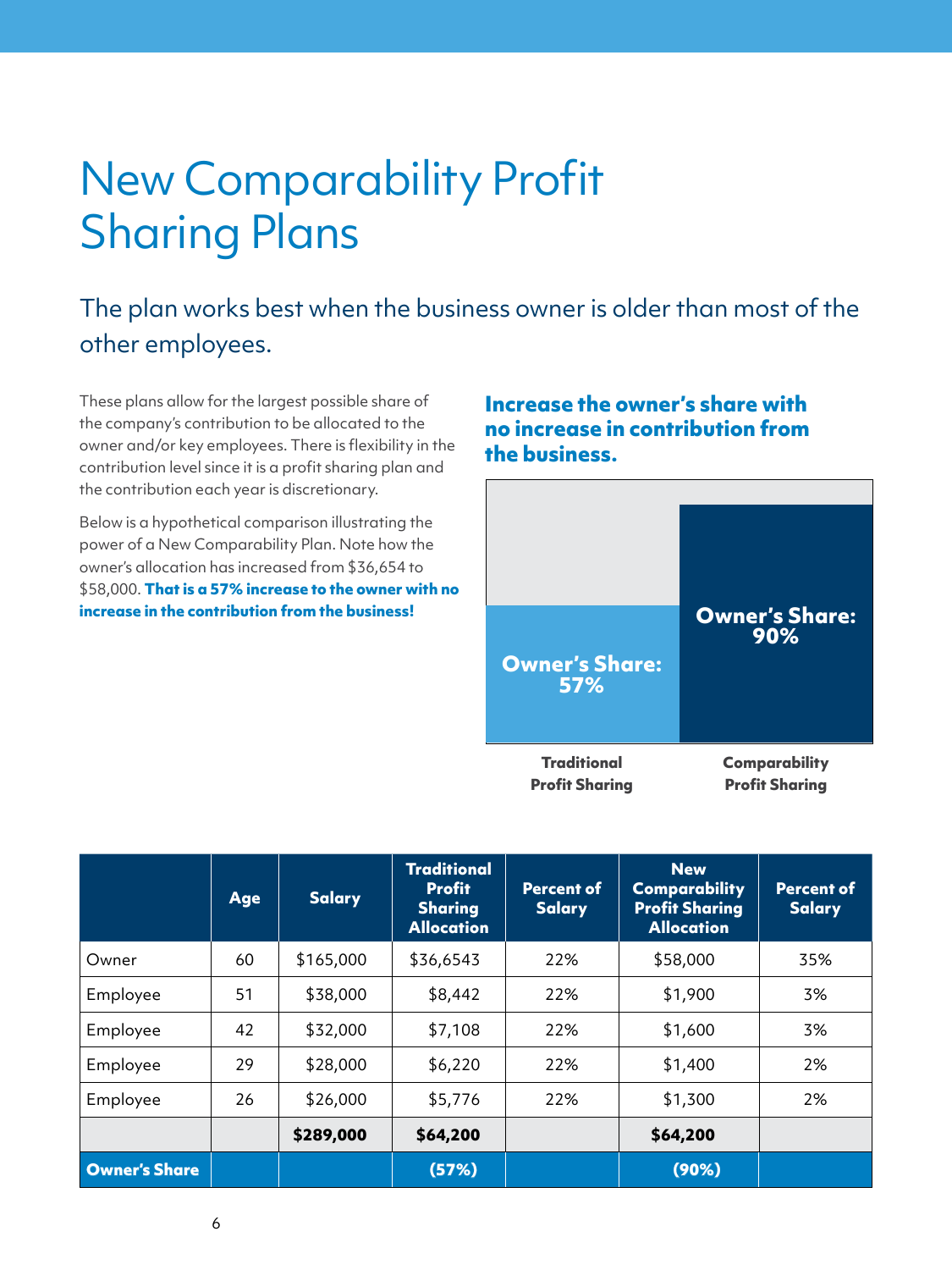

## Safe Harbor 401(k) Plans

If you are a small business owner interested in a 401(k) plan, you need to consider the advantages of a safe harbor 401(k) plan.

These plans allow the key employees to contribute up to the maximum dollar limit of \$19,500 for 2020 as their 401(k) elective deferral without regard to what the other employees contribute. The maximum deferral for 2020 is \$26,000 if a participant is age 50 or over.

In a traditional plan, the highly compensated employee's contribution may be limited and is dependent upon what all other employees contribute as elective deferrals to the plan. One method of meeting the safe harbor rules is to make a 3% fully vested contribution for all employees. The end result can be a very appealing plan.

### **401(k) plans can be a powerful tool in promoting financial security in retirement.**<sup>3</sup>

#### **Hypothetical Example**

|          | <b>Age</b> | <b>Salary</b> | <b>3% Vested</b><br><b>Employer</b><br><b>Contribution</b> | 401(k) Employee<br><b>Elective Deferral</b> | <b>Total Allocation</b> |
|----------|------------|---------------|------------------------------------------------------------|---------------------------------------------|-------------------------|
| Owner    | 60         | \$120,000     | \$3,600                                                    | \$26,000                                    | \$29,600                |
| Employee | 33         | \$33,000      | \$990                                                      | \$0                                         | \$990                   |
| Employee | 34         | \$31,000      | \$930                                                      | \$0                                         | \$930                   |
| Employee | 54         | \$29,000      | \$870                                                      | \$0                                         | \$870                   |
| Employee | 42         | \$23,000      | \$690                                                      | \$0                                         | \$690                   |
|          |            | \$236,000     | \$7,080                                                    | \$26,000                                    | \$33,080                |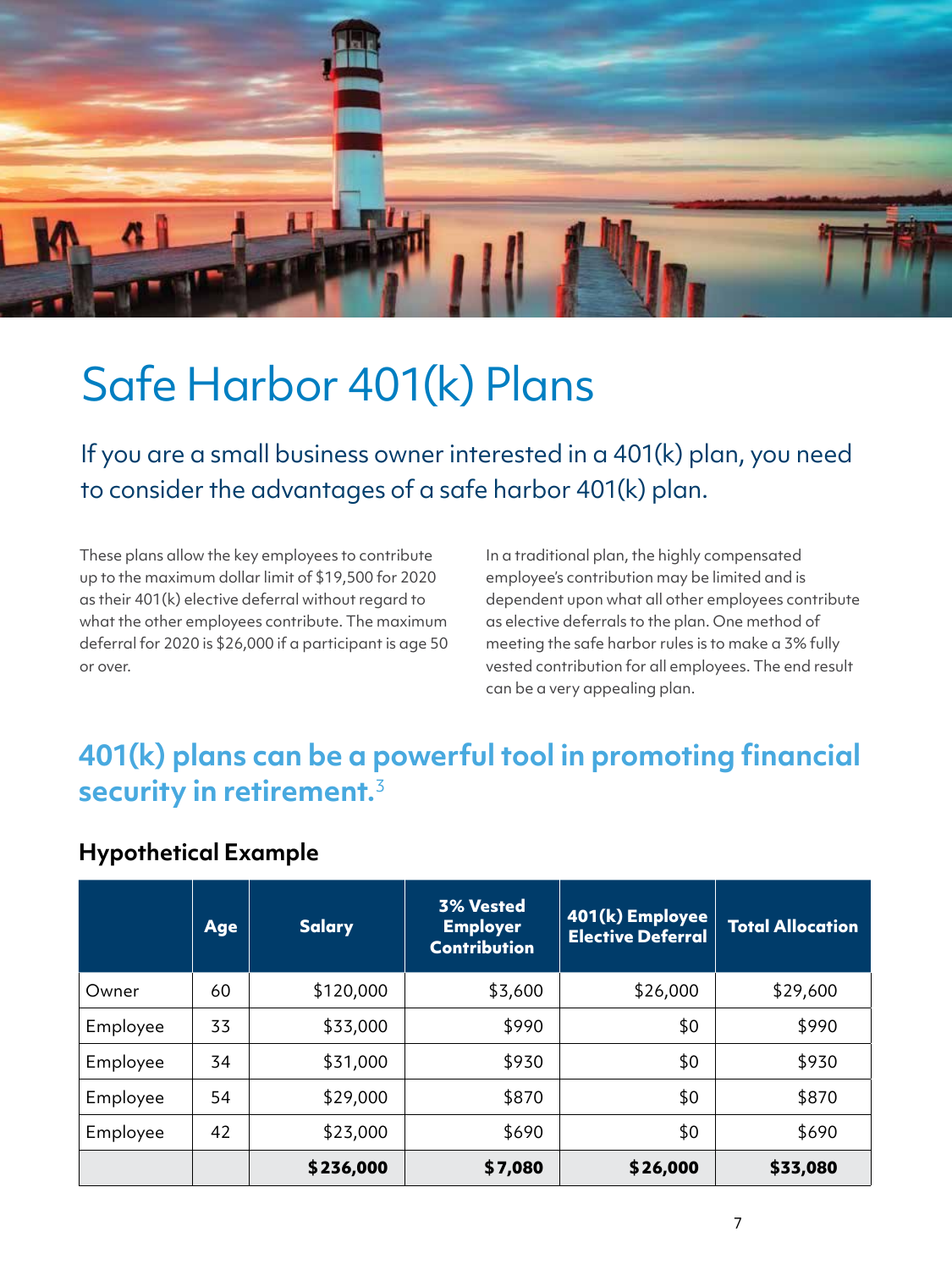# Owner Only 401(k) Plans

If you are a small business owner with no employees and are looking for complete flexibility, an owner only 401(k) Plan could be the solution for you. This is not a new type of 401(k) plan. This is a traditional 401(k) plan with all the normal features of a 401(k) plan except that it covers a business where the only eligible employee is the owner, or the owner and a spouse.

In this type of plan, the business owner essentially wears two hats. You are the employee and employer. You can make contributions to the plan in both capacities!



**Total Contribution \$90,500**

#### **You have the flexibility to maximize or minimize the contribution from year to year!**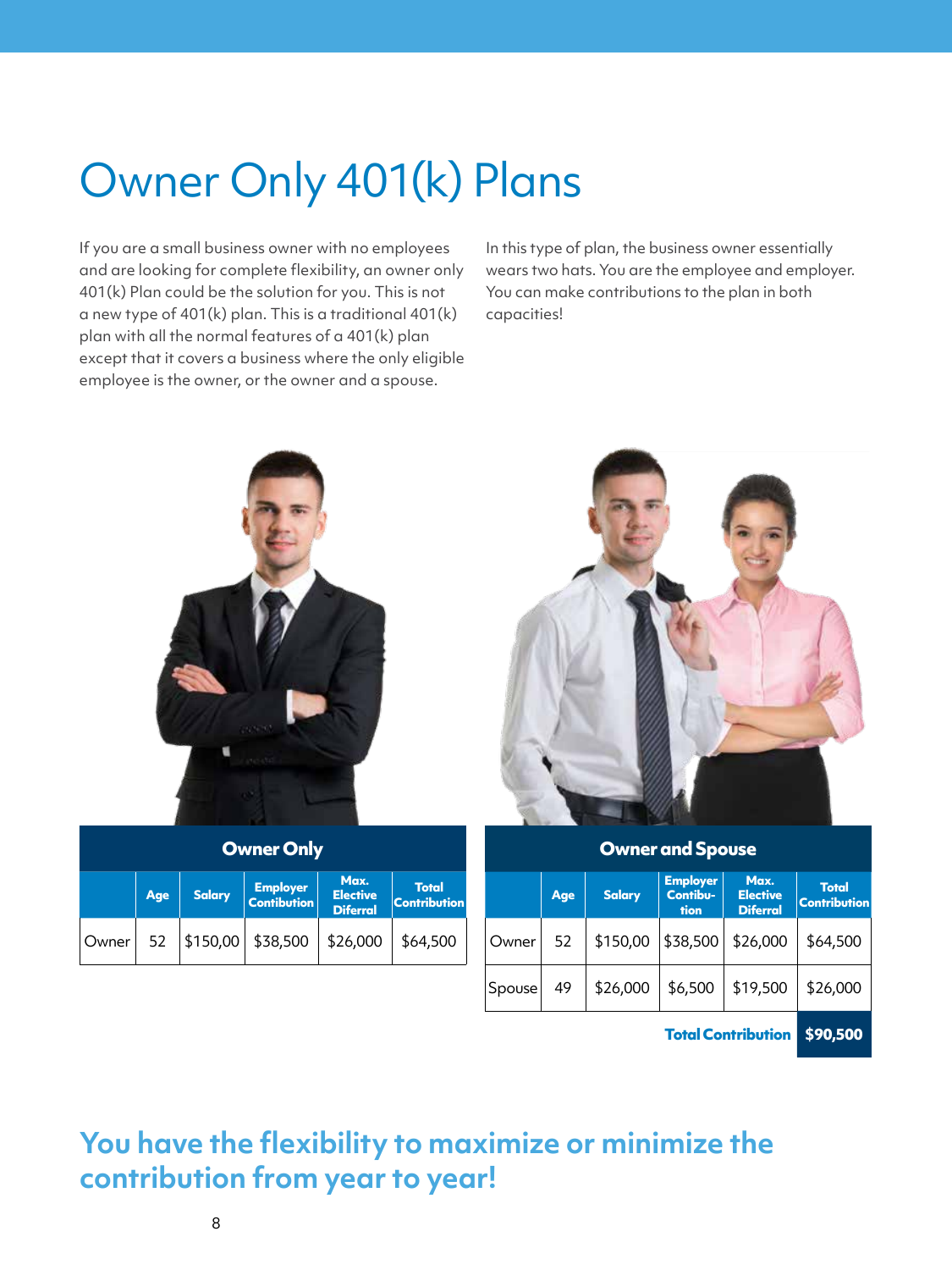### A Customized Opportunity

Let us help you find a variation of these plan designs that could help you convert current taxes to assets, defer tax payments, and generate the retirement income you desire.

If you do not have a retirement plan, or even if you do have an existing plan, you need to review the new plans created by recent tax law changes available for small business owners. Retirement plans are more flexible and appealing than ever before, and there are numerous plan designs to choose from.

Retirement plans today may allow you, as the small business owner, to receive 60%, 70%, or even more

**86%**

of the deductible business contribution. In such cases, it could be costing you money not having a plan!

But how do you know which type of plan to choose? Allow us to give you a free look at the innovative retirement plans available today. You have retirement goals—let us help you achieve them.

**Is it costing you money not having a plan? Find out with a free analysis! 86% of small businesses do not sponsor a retirement plan.**<sup>4</sup>

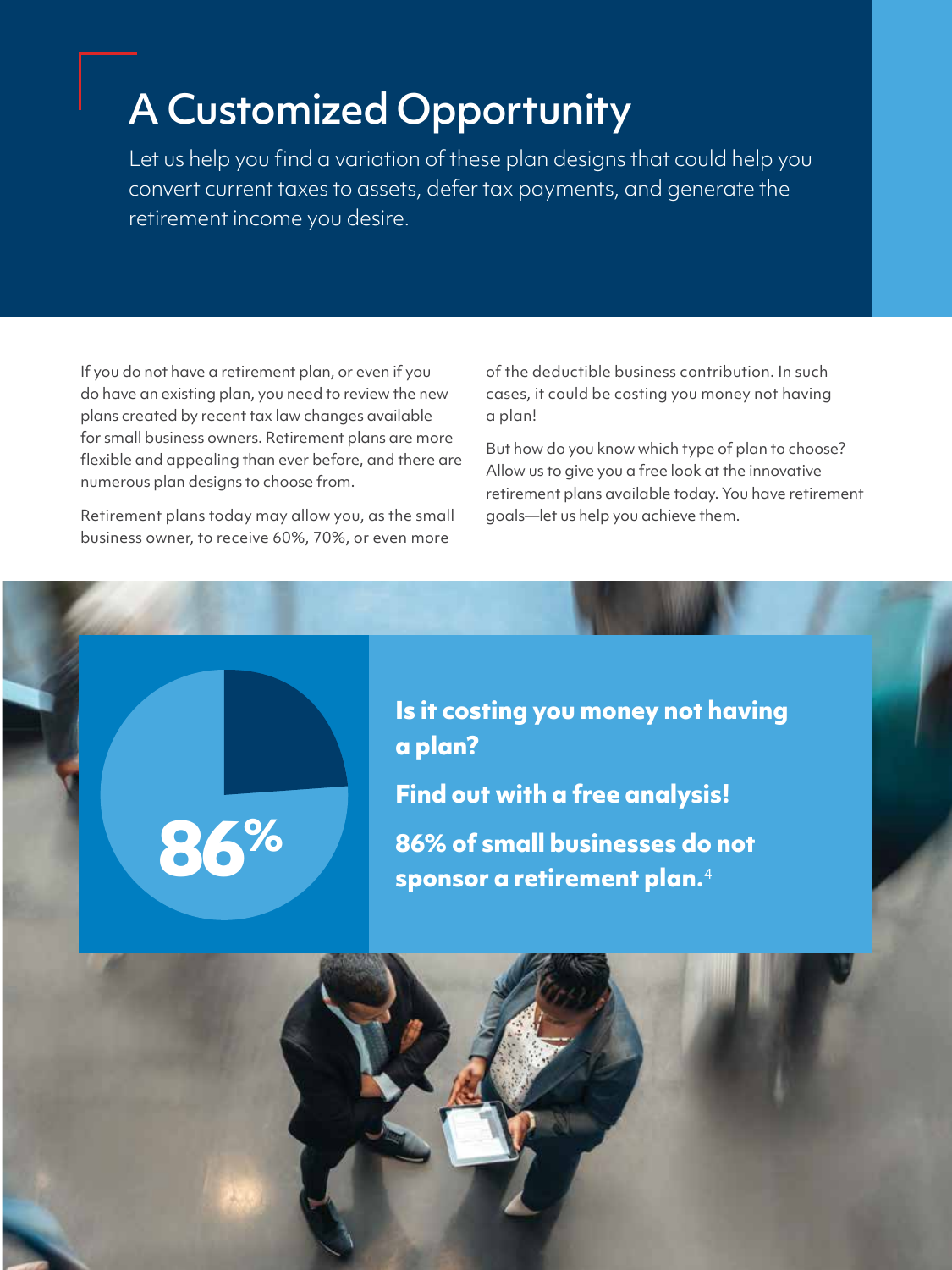

# There is no cost for your retirement design proposal. Why wait?

Working with your CPA and financial advisors, you can fill out a simple census form which can help to determine your individual needs, long term goals, and objectives.

Each individual has a unique set of needs and considerations. We take into account such issues as:

- Estate planning
- Current income
- Tax objectives
- Family business succession
- Transfer of wealth to the next generation

This initial discovery phase can help us determine which type of retirement plans may best meet your objectives. Once the plan type is chosen, we can also recommend the best way to implement and administer the plan to meet your retirement needs.

From the case design to product fulfillment to annual administration,we can handle the complete package to give you peace of mind, leaving you to do what you do best—running your business.

- Our package includes:
- Plan design
- Plan documents
- Investment advice available through Morningstar® for  $401(k)$  plans<sup>5</sup>
- Administration
- Daily valuations and internet access for 401(k) plans
- Plan funding

There is no fee for this discovery and design process, but there could be a cost – the cost of continuing to pay taxes that could work for you and your small business in achieving your financial goals.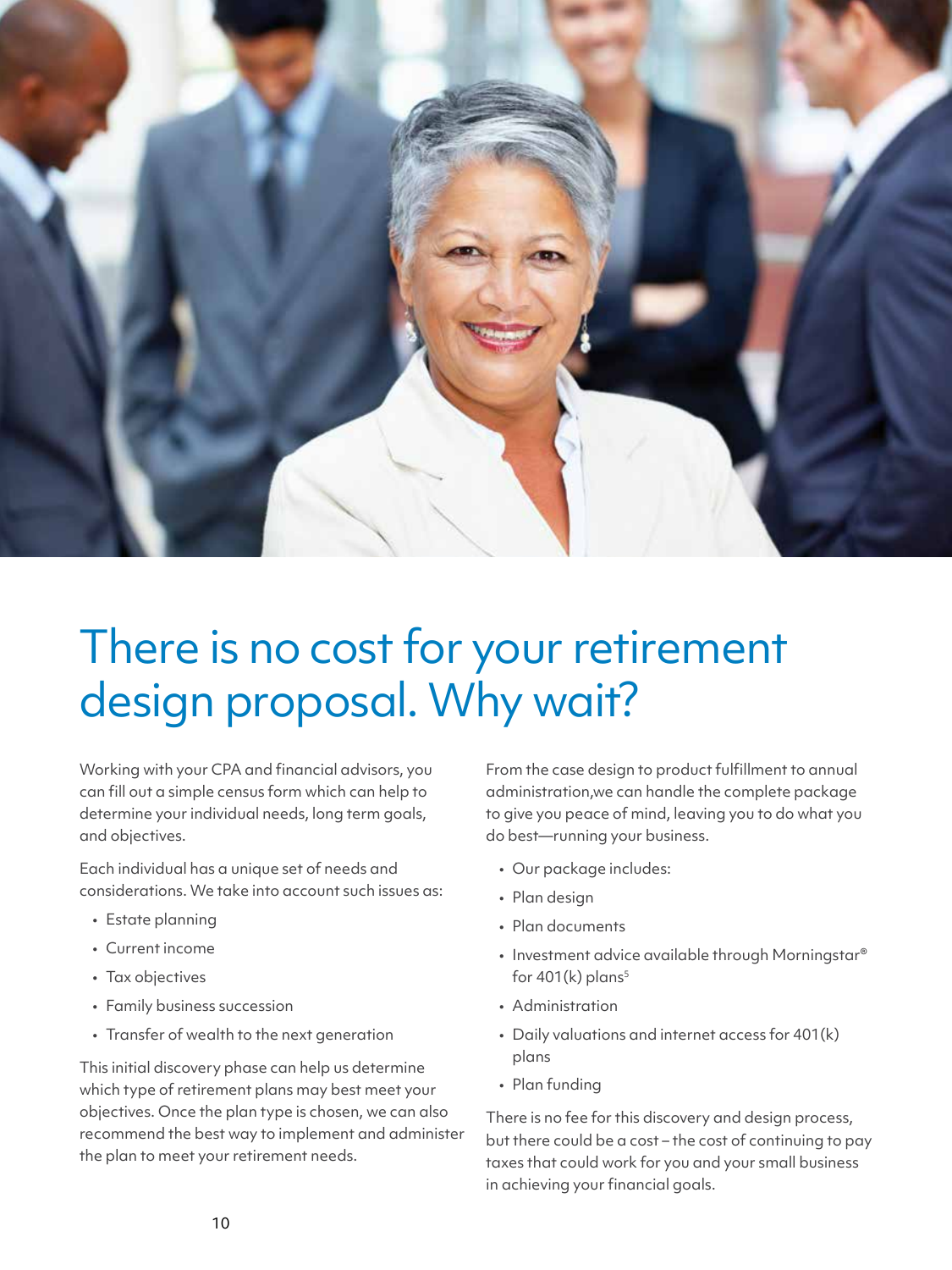### **The next step is yours.**

All you need to do is complete a confidential census and return it to American National with your plan goals.

### **The important thing is to take that next step.**